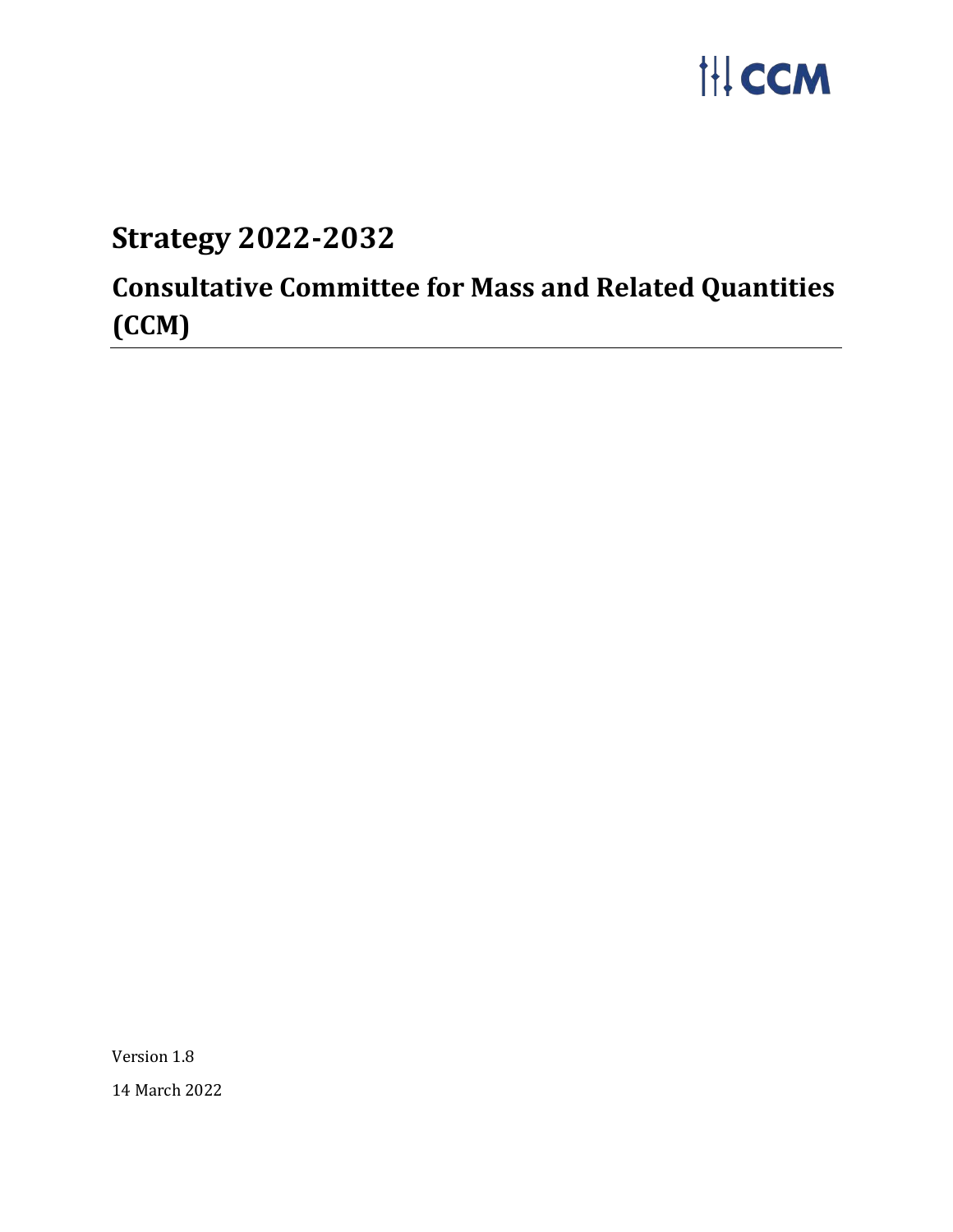## **Contents**

| 2. |  |
|----|--|
|    |  |
|    |  |
|    |  |
|    |  |
|    |  |
|    |  |
|    |  |
|    |  |
|    |  |
| 3. |  |
|    |  |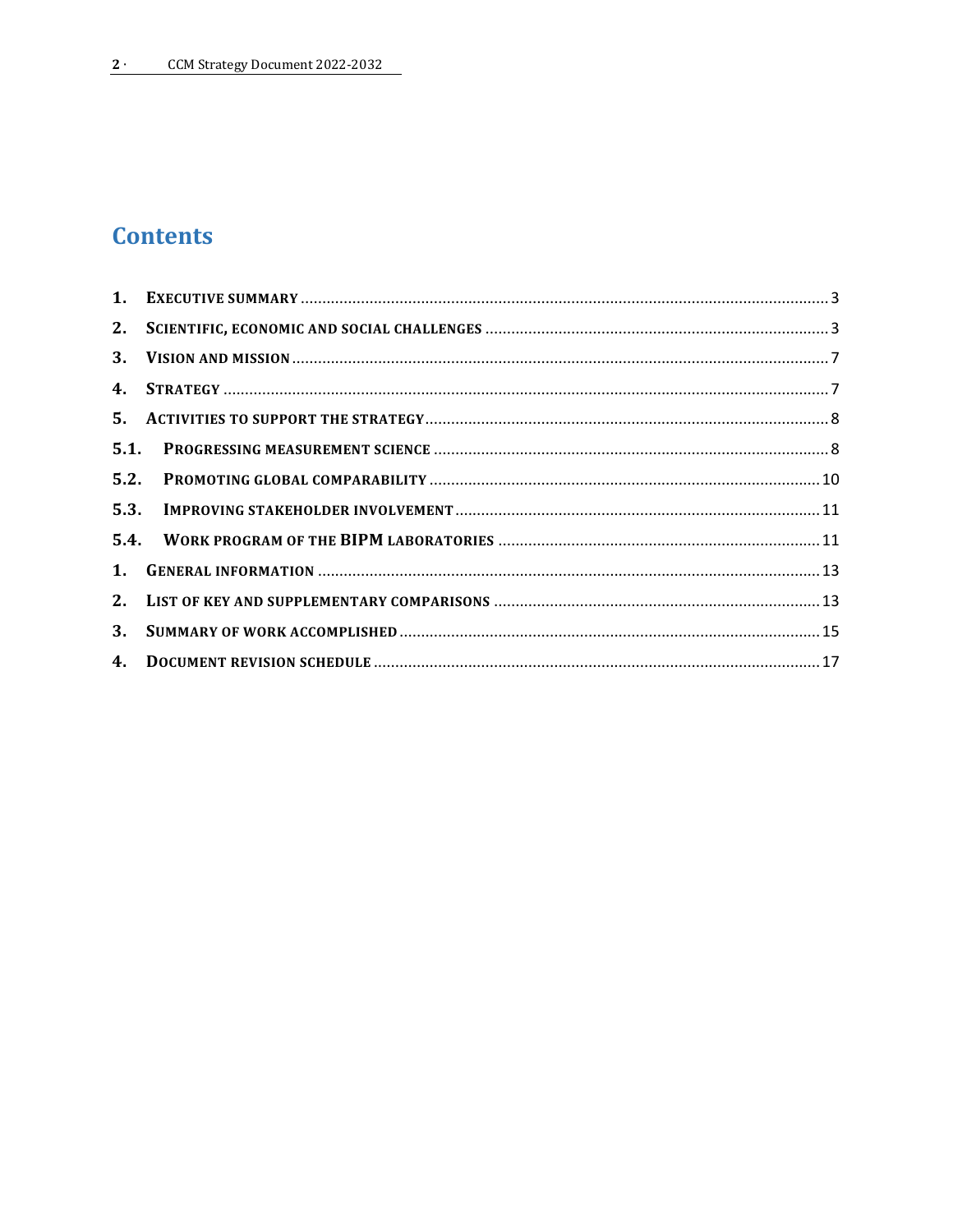## <span id="page-2-0"></span>**1. EXECUTIVE SUMMARY**

The document was prepared in 2021 by the Consultative Committee on Mass and Related Quantities (CCM) Working Group on Strategy and MRA Coordination (WGS). Its intended audience are mainly the CCM, NMI Directors, CGPM delegates and the CIPM. The strategy was approved by the CCM by correspondence in March 2022 and will be periodically updated.

The strategy document presents an overview of major scientific, economic and social challenges which can be addressed by measurements of mass and related quantities for five sectorial (Climate change and Environment, Health and Life Sciences, Food Safety, Energy and Advanced Manufacturing) and two cross-cutting (Digital Transformation and "New" Metrology) challenges identified by the CIPM in response to evolving needs in metrology. The revision of the SI in May 2019 enables realizing the unit of mass and some related quantities directly from fundamental constants. Measurements directly traceable to the SI, dynamic measurements and measurements with a wider range and under wider condition are the main topics for the next decade.

The CCM set three strategic aims for the 2022-2032 period. The strategy foresees contributions to progressing measurement science across all technical areas covered by the CCM. Progress is expected from improvement on density standards, kilogram realization experiments, absolute gravimeters and pressure standards, to the extension of measurement ranges in flow, force and torque. To support global comparability of measurements, managing the transition from an internationally coordinated kilogram dissemination to the use of individual sovereign realizations remains the main focus. The CCM will continue to implement the CIPM-MRA by efficiently organizing key comparisons and coordinating RMO key and supplementary comparisons. It is proposed to develop specific guidance for CMC review and to revise about 300 CMC uncertainty equations in the KCDB. The CCM aims to facilitate stakeholder engagement and knowledge transfer by continuing the organization of workshops and initiating webinars and to seek extended collaborations with other Consultative Committees and involvement of external bodies.

The CCM oversees the work programme of the BIPM mass laboratories. The BIPM supports the implementation of the CCM strategy by organizing the comparisons of realizations of the kilogram as well as artefact based kilogram standard, disseminating the kilogram using an internally coordinated value and providing knowledge transfer of the realization and the dissemination of the kilogram.

## <span id="page-2-1"></span>**2. SCIENTIFIC, ECONOMIC AND SOCIAL CHALLENGES**

The Consultive Committee for Mass and Related Quantities covers a very diverse range of measurements which include: Mass, Vacuum, Barometry, High Pressure, Force, Torque, Hardness, Liquid Flow, Gas Flow, Solid Density, Liquid Density, Volume of Liquid, Hydrometry, Liquid Refractive Index, Surface Tension, Gravimetry.

The technologies applied to the measurements in these areas vary greatly, as do the scientific and industrial areas which rely on these measurements. Adding the diversity of mass related measurement area to the fact that the measurement of dynamic quantities is becoming increasingly important in a number of these areas (force, torque and pressure for example) means that the scope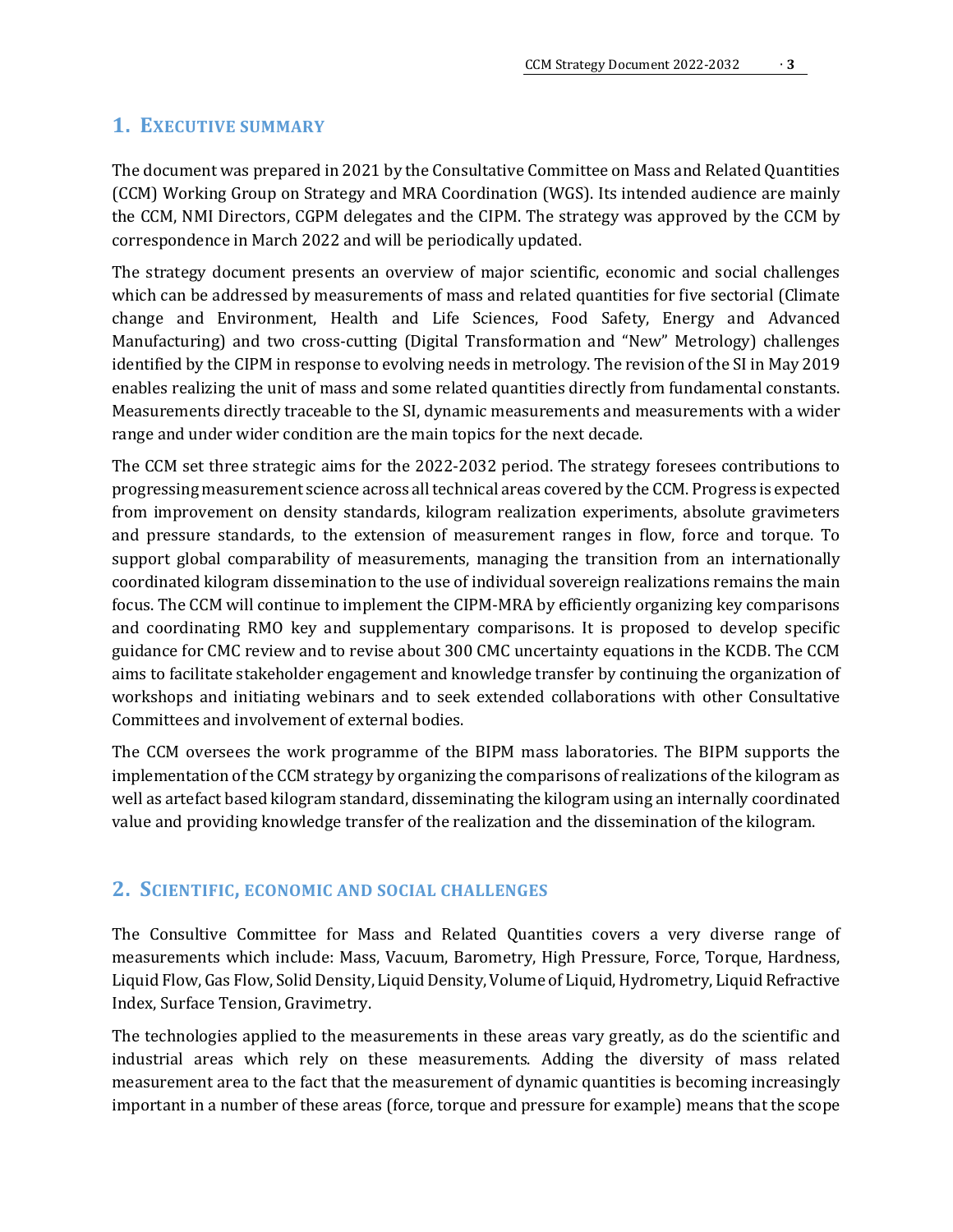for end-user benefit can potentially be very wide and a strategy to maximize the impact will need to focus on areas where the benefits can be most effectively exploited.

The revision of the SI and the associated redefinition of the kilogram in May 2019 represented a step change in the way the SI unit of mass is defined, maintained and disseminated at NMI level. More widely, the redefinition of the kilogram enables new methods of traceability to fundamental constants. These will initially be developed at NMI level but, within a few years, will lead to measurements at the point of need, providing improved accuracy and reliability by direct realization of the SI.

For clarity the major activities and strategy of the CCM are discussed based on how they relate to the seven "grand challenges" identified by the CIPM.

#### **Climate change and Environment**

The assessment of the extent of long-term climate change and the dependable measurement of shortterm trends relies on the reliability and equivalence of sensor measurements. For mass related quantities, major requirements in this area are for air speed and pressure measurements. The traceability chain for the calibration of sensors and instruments in these areas can be very long and use of the revised definition of the kilogram, together with the implementation of new technologies such as optical cavity pressure sensors, will enable the reduction of the traceability chain length and provide an improvement in the reliability and uncertainty of environmental measurements. The density of water also needs to be measured accurately and repeatably to assess salinity (a key marker for changes in ocean current patterns) and pollution. Robust field sensors which provide direct traceability to the SI using, for example, resonant technology should be developed. Gravimetry also has a role to play in tracking climate change, for example in determining (changes in) local hydrology and demonstration of the equivalence of gravity values measured using different instruments is crucial.

For environmental monitoring in the form of particulates, true SI traceability is achieved by laboratory based gravimetric measurements. These are therefore not real-time measurements and since they are based on aggregated particulate accumulation over a period of time, do not give a true reflection of peak values. Mass and pressure measurements also provide the SI traceability basis for gas standards which are in turn used to calibrate environmental monitoring equipment. In future, new sensors based on (micro-)Kibble balance and optical cavity pressure sensor technology could provide direct SI traceability for environmental (gas) and particulate monitoring. Beside this, the onsite production of reference materials with high flexibility in composition based on flow measurement is another issue. This is driven by needs to investigate, for example, the dynamic response characteristic of chromatograph equipment or to react in a fast way to end-user demand.

#### **Health and Life Sciences**

The measurement of mass and related quantities plays a critical part in the diagnosis and treatment of a range of clinical conditions and in research into and production and delivery of drugs, pharmaceutical products and medical implants.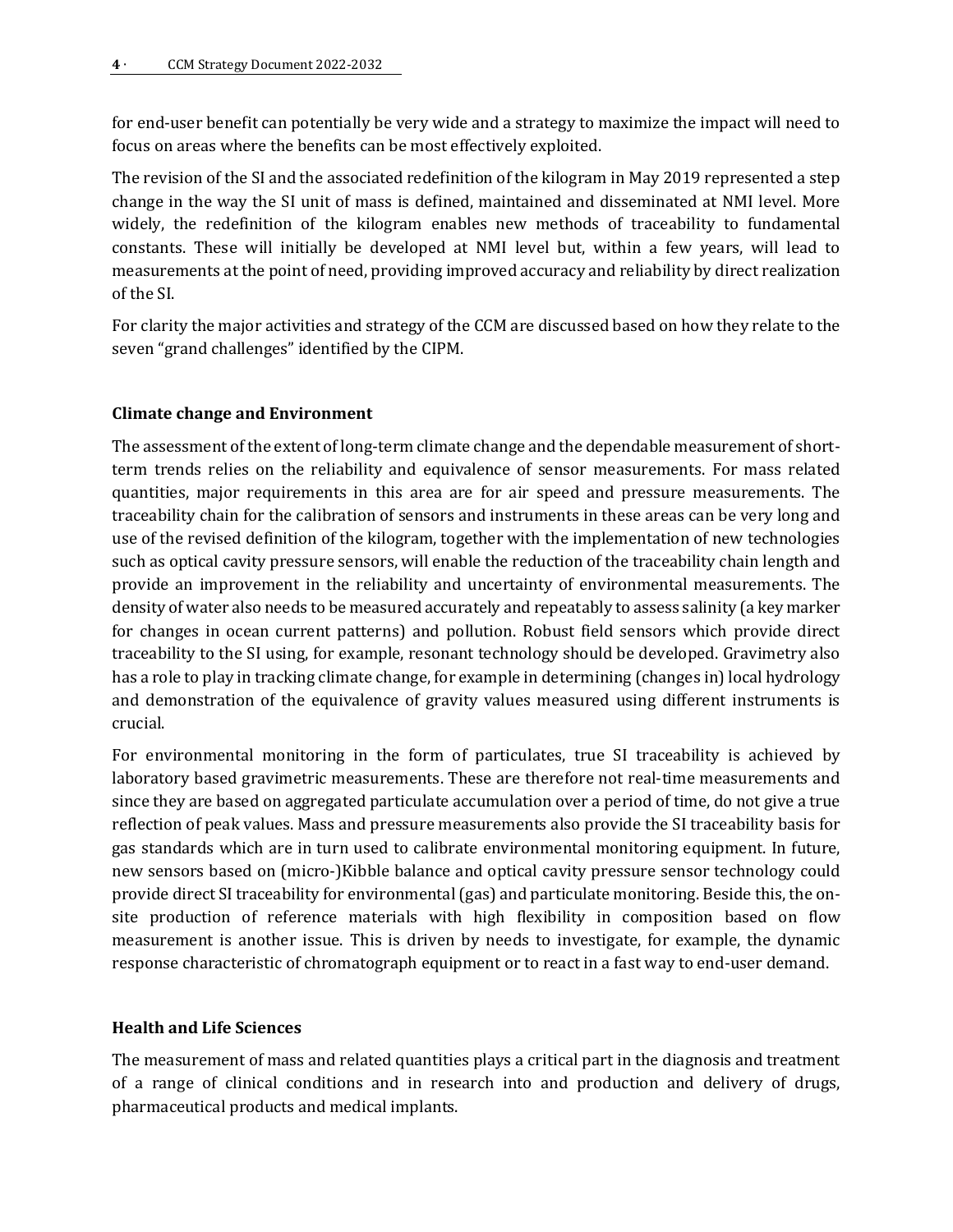True SI traceability for diagnostic measurements of blood pressure, intraocular pressure and for continuous cardiac output instruments needs to be developed in order to improve the reliability and comparability of these measurements as the basis of diagnoses.

The development of micro- and nano- force, mass, flow and surface tension measurement technologies will be important for pharmaceutical research and production and for personalised medicines and medical devices. High accuracy surface tension and density measurements will be crucial in improving production processes and assessing the quality of medical implants and prosthetics, particularly those produced by additive manufacturing and where coating processes are used.

In both the above areas new measurement technologies are being or have been developed and the key is applying the technologies to specific measurands and to achieving acceptance by the end-user medical communities. The latter is an area where collaboration between CCs will be important.

#### **Food safety**

High-pressure processing for food preservation uses pressure rather than heat to effect pasteurization and is becoming more common. This underpins a new requirement for accurate and traceable ultra-high-pressure measurements and sensors. Density measurements are key to food (and drink) processing and product characterisation and are often manual and off-line. With a drive towards digitization new, on-line, automated measurement techniques will need to be developed. Similarly, the measurement of and standards for the refractive index of liquids are required to meet the demands from the food industry such as calibrating sugar content using the Brix scale.

#### **Energy**

Density and viscosity are key parameters for the evaluation of energy-related materials such as oil, biofuels and gas. Various measurements under a wide range of conditions are needed in the energy chain from production to end-use. Current density tables are based on old data and known to be relatively inaccurate. Implementing new measurement techniques, for example density based on the density of a silicon sphere or related to the velocity of sound, will enhance accuracy and reliability for density measurements needed in this area and also enable the accurate measurement of properties under wide pressure and temperature ranges to enhance improvement of thermal efficiency in industrial processes such as heat pump system using alternative refrigerants. Improved in-line flow, density and pressure measurements are also required for new energy areas such as hydrogen production, distribution and consumption. With the establishment of a hydrogen-based energy supply, more new synthetic fuels will appear on the market and this will lead to new requirements for fluid flow to maintain the traceability chains to the SI units. Due to higher diversity of fluid characteristics, the sensors' behaviour dependency on fluid properties will have a higher impact on the overall achievable uncertainty. Therefore, intensified research work on modelling of sensor behaviour will be necessary to compensate this impact.

Alternative carbon neutral energy sources like wind and tidal energy require the development of dynamic measurement capability in the areas of force and torque and an extension of the range of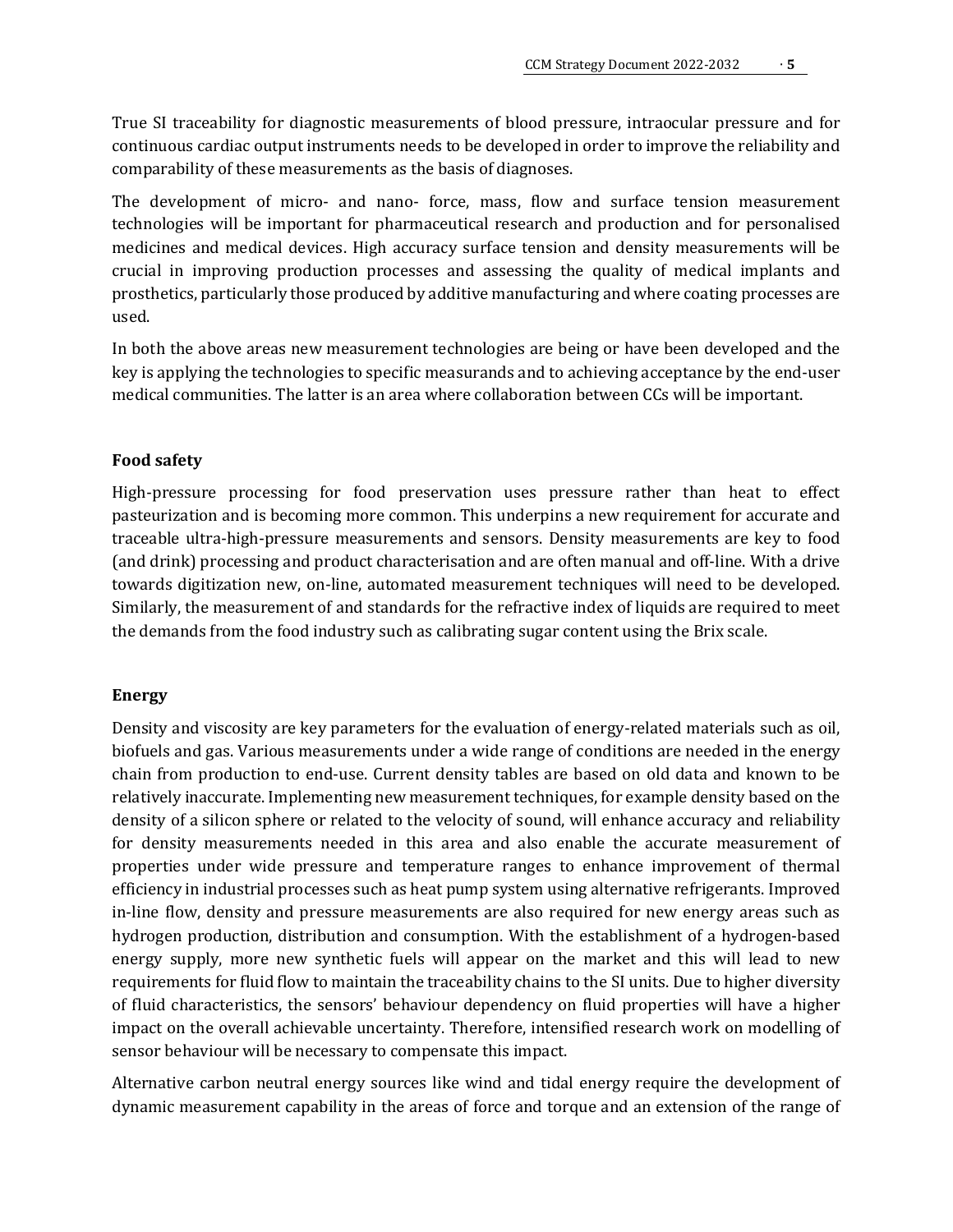traceable torque measurements. Real-time dynamic torque measurements are also key to the development of efficient drive-trains for electric vehicles. Given the continuing use of nuclear energy remote self-calibrating sensors for pressure, mass and density measurements will improve monitoring and safety.

#### **Advanced Manufacturing**

Advanced manufacturing process control and inspection requires a range of mass related measurements. The dynamic nature of the manufacturing processes and the trend towards miniaturisation presents challenges and opportunities for the measurement of mass and related quantities. In particular sensors based on Kibble balance technology will allow direct traceability to the SI for a number of process-based measurements. These sensors will be self-calibrating so are suitable for embedding in process measurements, for use in harsh environments and where dynamic real-time mass and force measurements are required. Advanced manufacturing needs a control of the acting forces and moments in the machine which will lead to an increase in the need for multicomponent force and torque calibration for the sensors used.

For the characterization of manufactured components, in particular those produced by additive manufacturing, a range of new measurement techniques needs to be developed. Density determination by gas pyknometry, traceable to the density of pure silicon, can be used to (nondestructively) assess the integrity and surface and bulk porosity of components. New hardness test methods for in-process evaluation or for product acceptance also need to be developed. The development of real time density and micro-flow sensors to look at feedstock and melt pool characteristics respectively, will improve the quality and reproducibility of additively manufactured components. Improved, in-process measurements of surface tension and wetting will be needed to optimise additive manufacturing and coating processes.

#### **Digital transformation**

Digital transformation is something that impacts all aspects of metrology and a coordinated response across all CIPM Consultative Committees is required. Similarly, digital transformation in metrology needs to be integrated with the wider digitization of society and needs, to a large extent, to be driven by the requirements of the end users in the individual technical areas.

The revision of the SI and the redefinition of the kilogram will help to facilitate the digitization of the measurement process particularly for mass and force measurements. Other step changes such as the implementation of optical (cavity) pressure standards and atom trap UHV standards will also be key to achieving a "digital NMI" which is not based at a single laboratory site. It will also allow the implementation of the on-site calibration of instruments minimizing disruption to research and production processes.

The provision of digital certificates to end-users is already being implemented in the area of mass and related quantities and user requirements for the dynamic calibration of sensors and instruments will increase the amount and complexity of data which needs to be transferred. The implementation of digital twins for calibration instruments will increase knowledge of performance and inform the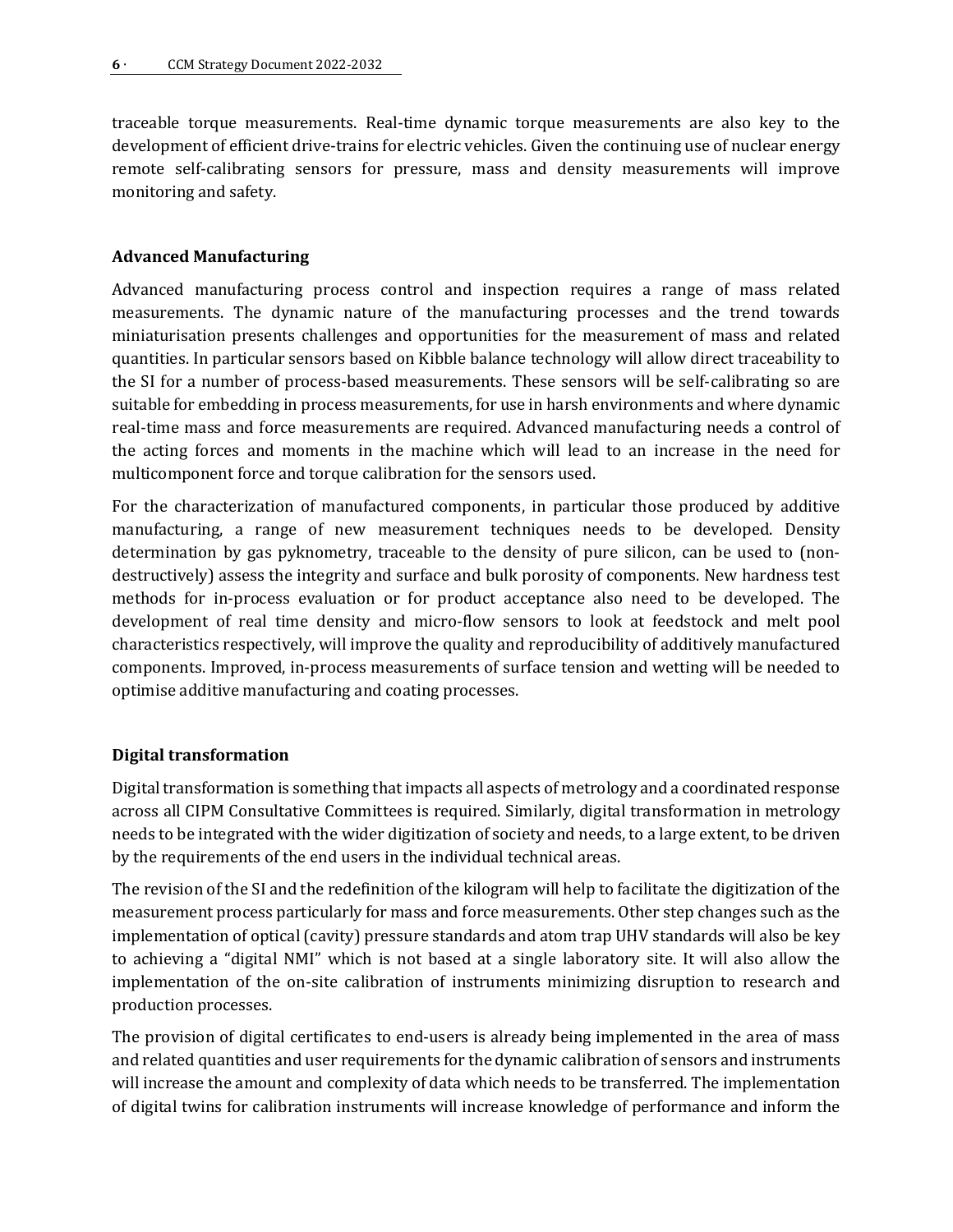need for recalibration. Digital twins will also be useful in the development of complex instruments such as the Kibble balance.

#### **"New" metrology**

The redefinition of the kilogram in terms of a fixed value for the Planck constant opens the possibility for a wide range of "new" metrology within the scope of mass and related quantities. Kibble and micro-Kibble instruments can provide mass, force and potentially torque measurements traceable to the SI at point of need. Similarly, optical cavity and trapped atom sensors could be used to cover the entire pressure range from high pressure to ultra-high vacuum giving direct SI traceability. Implementation of such sensors is a significant step towards providing SI traceability at point of need and therefore improving the reliability and uncertainty of measurements made by end-users. However, care needs to be taken in the implementation and validation of such measurements and this will be a key role for NMIs in the future. The development of remote calibration to check these instruments will be critical in the ongoing maintenance of global equivalence for the measurement of mass and related quantities.

## <span id="page-6-0"></span>**3. VISION AND MISSION**

#### **CCM Vision**

A world in which all measurements of mass and related quantities are traceable at the required level of accuracy to meet the needs of society.

#### **CCM Mission**

To promote the global comparability of mass and related quantities measurement standards and capabilities, enabling Member States and Associates to make and use measurements with confidence.

## <span id="page-6-1"></span>**4. STRATEGY**

To implement the CCM's vision and mission, the CCM strategy has three main aims:

- **Progressing the state of the art** for issues identified by NMIs/DIs and the BIPM, by providing leadership and coordination and encouraging the organization of joint research projects.
- **Promoting global measurement comparability** by making comparisons more accessible and quicker, increasing the scope to cover emerging measurement areas and technologies, using a risk-based approach for deciding comparison scope and CMC review exercises and supporting the work of the BIPM. A particular focus is to ensure world-wide equivalence of the dissemination of the mass unit following the redefinition of the kilogram.
- **Improving stakeholder engagement** by organizing workshops and webinars and encouraging collaboration inside and outside the CCM community.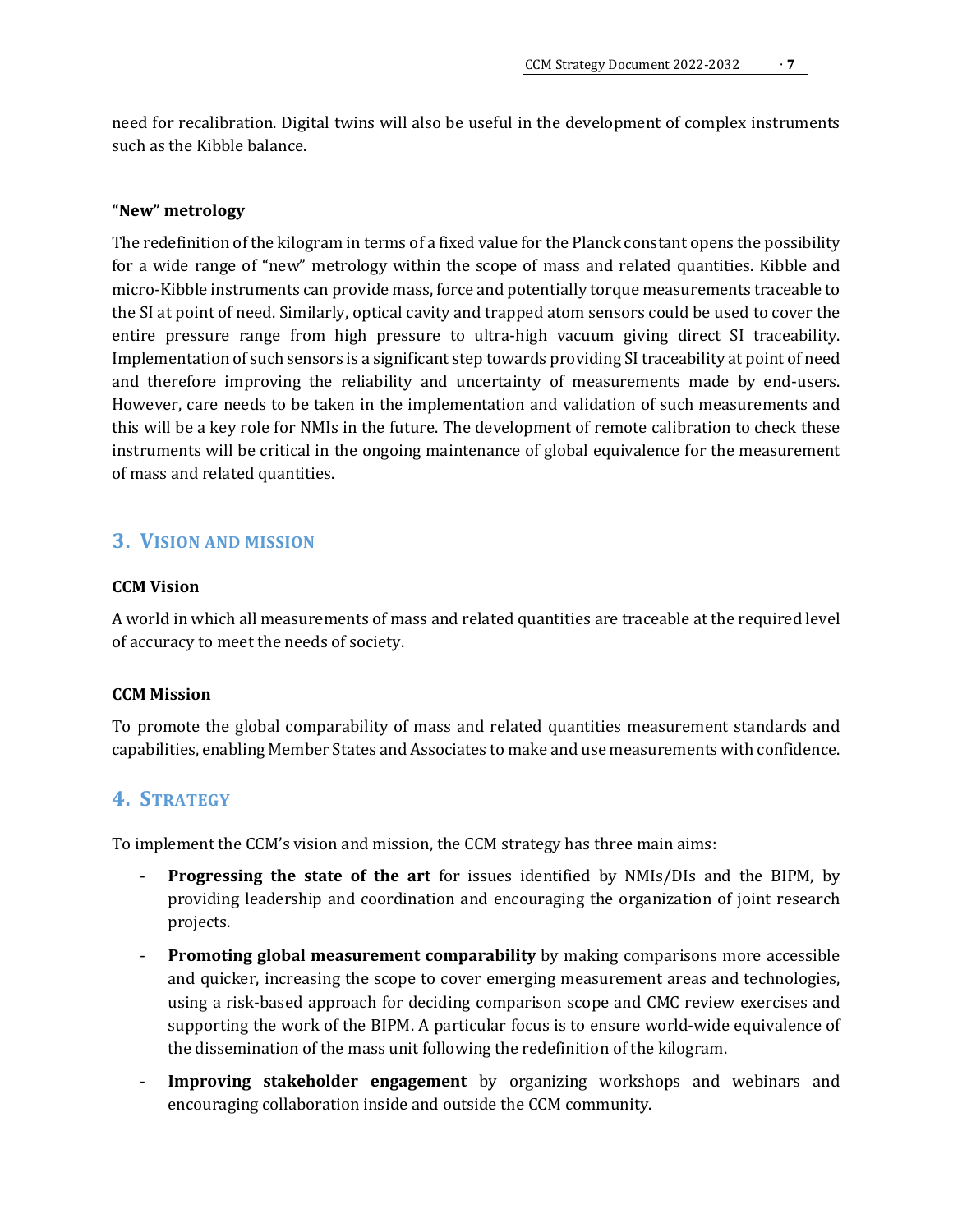## <span id="page-7-0"></span>**5. ACTIVITIES TO SUPPORT THE STRATEGY**

The CCM and BIPM activities are aligned to meet the CCM strategy.

#### <span id="page-7-1"></span>**5.1. PROGRESSING MEASUREMENT SCIENCE**

Most of the research and development for the advancement of metrology of mass and related quantities is carried out by individual NMIs and DIs together with, and coordinated by, the RMOs. The CCM has a guiding and coordinating role by defining measurement challenges for NMIs/DIs through CCM strategy and the work plans of the CCM Working Groups. Measurement science is progressed through the execution of pilot studies to investigate new methods or measurement areas and workshops focusing on new measurement challenges and technologies (see also 5.3).

The developments in mass and related quantities focus on activities for improving and standardizing measurement of high importance to stakeholders and research projects related to scientific, economic and social grand challenges. The following summarizes such activities in the CCM technical Working Groups.

- Density and Viscosity: For the determination of the Planck constant to redefine the kilogram, the uncertainty in the density measurement of silicon spheres was significantly reduced by improving optical interferometers for the sphere volume measurement. It is expected that this would be reflected in the results of scheduled key comparison on density measurements of silicon spheres and also in the future evolution of a variety of comparative measurements based on silicon density standards. A new key comparison for refractive index of liquids is scheduled, which includes recently developed method with optical interferometry. Supplying traceable standard liquids being ensured reliability by this comparison is expected.
- Fluid Flow: there is now a backbone of key comparisons established which covers the range of industrial needs in mass flow rate from mg/min to tonnes/s. Within this the main conventional fluids like water, hydrocarbons, air, nitrogen, and natural gas are involved. For the key comparisons, a set of commercially available transfer meters have been identified to ease the effort of preparing and performing similar comparisons in future. For air speed measurements, comparability was significantly enhanced by introducing non-intrusive optical sensors (LDV) and the equivalence of national realizations for fluid speed was demonstrated at a new lower level of uncertainty. In the field of volume of liquids, especially micro-pipette measurements, the activities to address standardization and liaisons with ISO TC28 and TC48 as well as OIML TC8 were established.
- Force and Torque: the established key comparisons cover the force range from 10 N to 20 MN and the torque range from 100 N∙m to 100 kN∙m and an extension to lower ranges down to 1 N∙m is decided. The force and torque transfer standards are improved in the past years but the long-term stability is the limiting factor to verify lowest uncertainties of  $\leq 0.002\%$ . Pilot studies are performed to cover, for example, lower force ranges down to  $1 \mu N$ . In lower force and torque ranges there is the need for the development of suitable transfer standards, but it is expected that, based on the new SI, this range can be improved by Kibble balances. Dynamic investigations of force and torque sensors are at the research level and are topics for future pilot studies.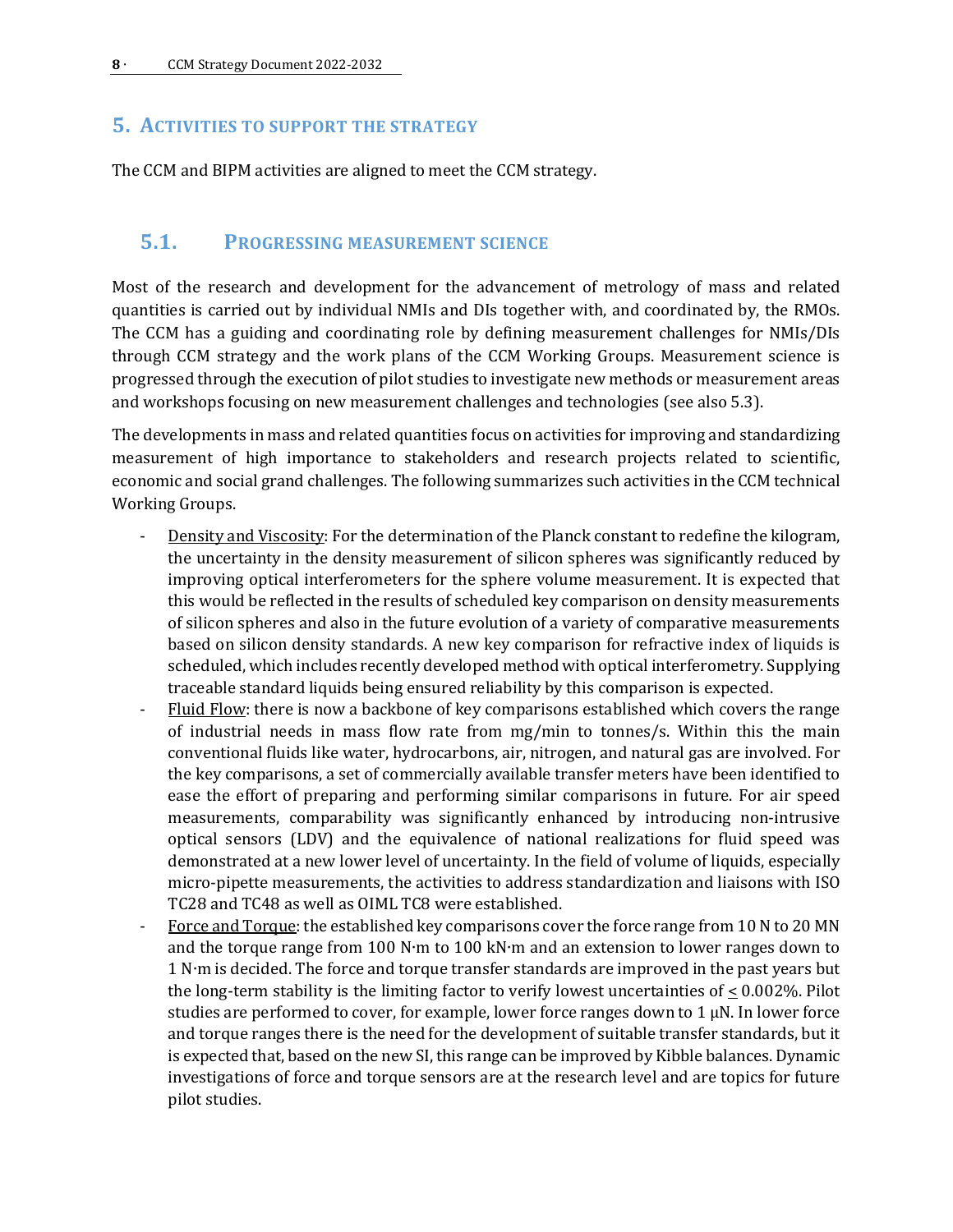- Gravimetry: Key comparisons of absolute gravimeters are beneficial not only to the gravimetry community but also to the Kibble balance community for the realization of the redefinition of the kilogram. Moreover, absolute gravimeters with cold-atom sensors have made huge progress. The best instruments have uncertainty of about 2  $\mu$ Gal (2E-8 m/s2). The AQG (Absolute Quantum Gravimeter) commercial gravimeter shows repeatability of 1-2 µGal, however, the uncertainty has not been validated yet. The increasing number of absolute gravimeters with cold-atom sensors are expected to participate in all levels of comparisons. A set of newly determined or updated corrections were evaluated for FG5/FG5X absolute gravimeters based on laser interferometry. The associated instrumental uncertainty of  $FG5/FG5X$  absolute gravimeter could be reduced slightly below 2  $\mu$ Gal. Finally, the excellent cooperation with the Geodesy Community for the International Gravity Reference System and Frame (IGRS/IGRF) following the CCM – IAG Strategy for Metrology in Absolute Gravimetry will allow greater progress in the future.
- Hardness: Hardness is an ordinal quantity measurement, or a measurement where the result is dependent on the test method used. There are no other independent measurements that can be made to obtain the same hardness result. While the test method procedures specified by Standards Development Organizations, such as ISO and ASTM, are adequate for industrial applications, they allow test parameters to vary within ranges of values. To maintain equivalent hardness national standards between nations, more specific test method definitions are required with single-value test parameters. Consequently, one ongoing effort of the WGH is to develop specific definitions for use by NMIs to reduce global measurement differences at the highest level. As these definitions are developed and approved by the Working Group members, key comparisons are then initiated to determine measurement equivalency among nations and to confirm that the definitions have reduced measurement differences between NMIs.
- Mass: For Mass metrology the revision of the SI and the redefinition of the kilogram represents a major step change in the way the SI unit of mass is defined and also in the way it will be realised and disseminated. While the development of the realization experiments reached a level of uncertainty and equivalence which was acceptable to allow the redefinition of the unit of mass in 2019 work is still ongoing to improve the number and reliability of the experiments and the degree of equivalence. To this end a series of (biennial) comparisons has been established which allows NMIs with realization experiments to validate their evolving levels of uncertainty and equivalence. In addition to the primary realization experiments NMIs are also applying Kibble balance and XRCD technology towards the goal of a distributed SI system. Results of the XRCD experiment have been used to establish direct SI traceability for nanoscale dimensional standards and Kibble and micro-Kibble balances are being developed which will provide direct SI traceability for end-users for a wide range of applications from dynamic monitoring in production process to developing the next generation of personalised medicines.
- Pressure and Vacuum: The revision of the SI has promoted changes to the realization and dissemination of pressure. New measurement techniques that quantify molecular number density of a gas can be used to realize the Pascal directly from the Boltzmann constant and temperature and have been shown to be as accurate or better than existing pressure standards. These methods rely on quantum-based measurements and molecular interactions to determine the density of molecules. Many NMIs are developing new standards utilising these methods and the first international comparisons are planned. At higher pressures,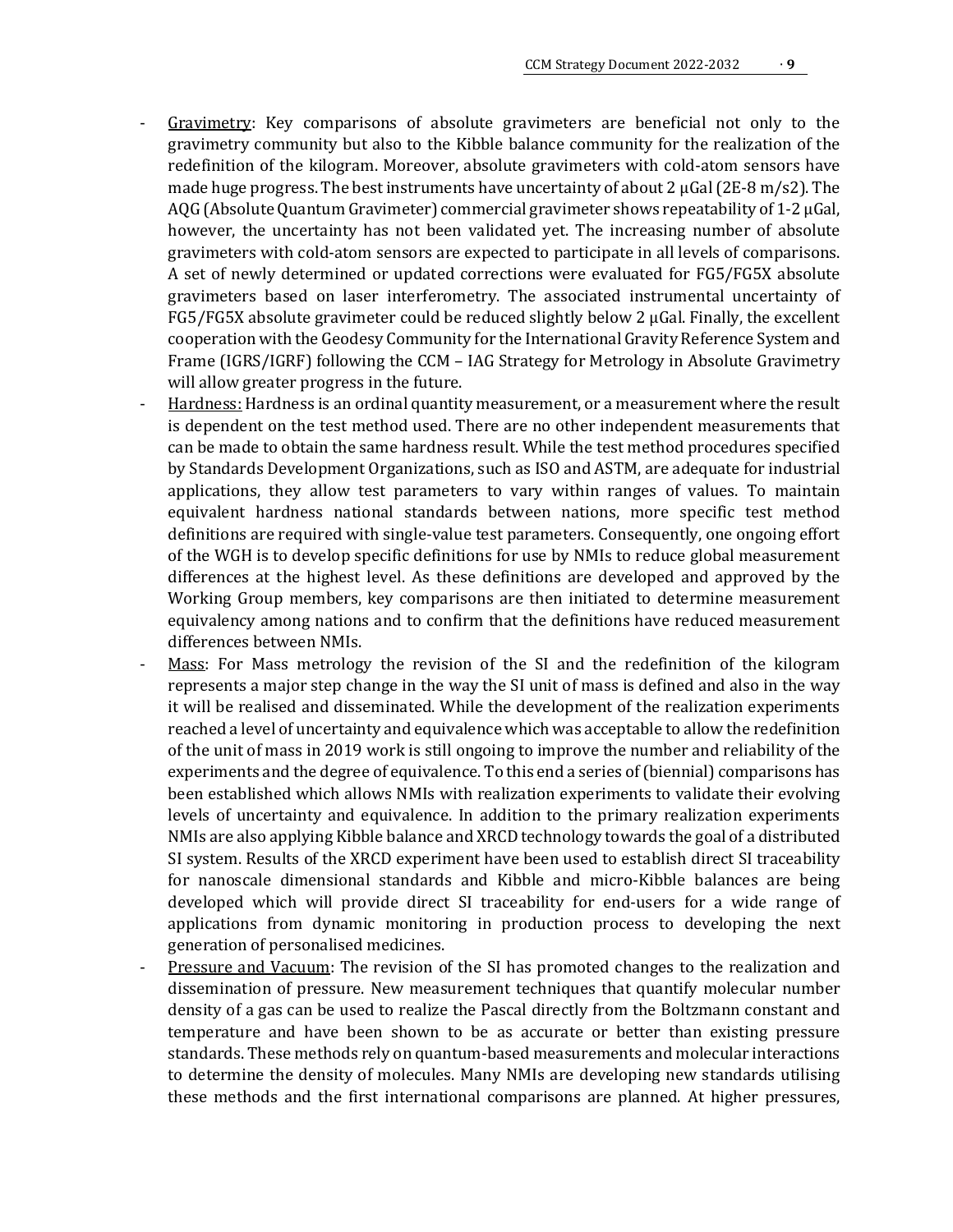determination using mass standards retains a lower uncertainty and these standards will remain. In the future, ensuring fundamental standards agree irrespective of the method used to obtain SI traceability will be the task.

Establishing gas pressure standards and providing measurement capabilities up to 100 MPa to support new hydrogen-based technologies and applications are new challenges. Comparisons of 100 MPa gas pressure standards need to be organised to support new measurement capabilities. In the field of vacuum pressure there is close collaboration with ISO TC 112 so that new developments, such as recent work on new ionisation vacuum gauges, progress quickly into the industrial community.

The CCM will continue to provide a global forum to exchange information about the state of the art and best practice by organizing workshops and selected technical presentations at the time of CCM meetings. The focus of these events will evolve from an emphasis on topics in mass metrology to examine other quantities greatly influenced by the kilogram redefinition and to topics connected to the grand challenges.

The CCM will actively promote collaboration among CCM Working Groups and participate in crossdisciplinary projects with other Consultative Committees especially in responding to evolving needs in metrology.

## <span id="page-9-0"></span>**5.2. PROMOTING GLOBAL COMPARABILITY**

The CCM will continue to manage the practical realization and dissemination of the kilogram in the transition period from an internationally coordinated maintenance and dissemination to individual sovereign realizations. The CCM will produce additional/revised guidance as necessary.

The CCM will continue to work with RMOs in the context of the CIPM MRA to efficiently plan, execute and monitor key and supplementary comparisons. The CCM will investigate more efficient, timely and robust comparison schemes such as star-type comparisons in force and torque, co-sharing piloting responsibilities, etc. This will help overcome challenges such as finding pilots for comparisons, staff resourcing/continuity at pilot laboratories and failure of transfer standards. The CCM will keep under review the existing arrangements for 'how far the light shines' statements on the results from comparisons. The strategy for comparisons will also be kept under review. It will end up in best practise guidance to ensure knowledge transfer and to support improvement in the delivery of proficiency testing under ILAC.

To support and simplify the process of CMC review, specific guidance on criteria for a risk-based approach in each mass related quantity will be established by the relevant CCM Working Group. The CCM will continue to work with the RMOs and NMIs on reducing the number of CMCs following the recommendations of the CIPM MRA review. The CCM will revise about 300 CMC uncertainty equations to implement quantity-based equation for the KCDB 2.0.

The CCM will support the introduction of the SI digital framework in mass related metrology, working with BIPM and other consultative committees. That includes digitalization of services such as the use of digital calibration certificates, making comparison data machine-readable and actionable, and providing support for NMIs/Dis in implementing digital ways of working.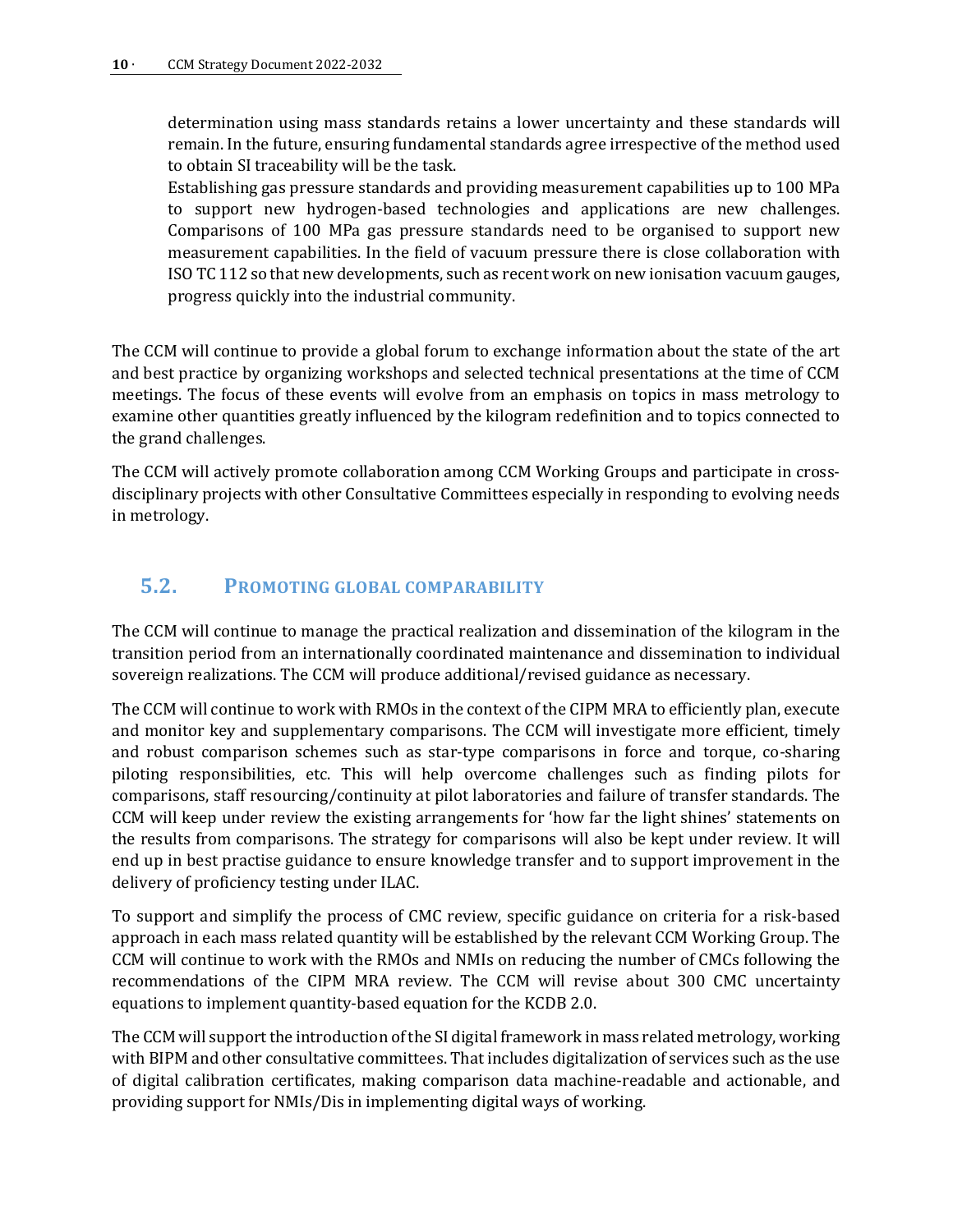The CCM will continue to support the BIPM in organizing the comparison of realizations of the kilogram and in disseminating the kilogram using a Consensus Value during the transition to the use of individual sovereign realizations.

## <span id="page-10-0"></span>**5.3. IMPROVING STAKEHOLDER INVOLVEMENT**

The CCM will continue to provide workshops and initiate webinars, both at CCM and CCM WG levels, to facilitate stakeholder engagement and enable knowledge transfer to and from the stakeholder communities.

The CCM aims to achieve a greater involvement of external bodies by inviting their representatives for a talk at CCM meetings or strategic discussions of the CCM Working Groups. This aim can be more easily achieved by the increasing use of videoconference meetings.

The CCM will encourage WGs to include in meeting agenda, points on feedback about individual interaction with stakeholder groups of interest to the wider community, for example, WG on Force and Torque, WG on Hardness and WG on Fluid Flow about the ISO technical committee activities. The CCM also will encourage the direct relationships, e.g. via liaisons, with relevant ISO TCs, ILAC and OIML.

The CCM will also seek contributions from other Consultative Committees as well as key manufacturing and supply industries, accreditation organizations and universities. The CCM will create an appropriate structure to communicate and provide input into any CIPM sector specific structure or other Consultative Committees that would benefit from CCM engagement.

In support of smaller NMIs/DIs, the CCM together with RMOs will increase knowledge transfer activities closely linked to the BIPM Capacity Building & Knowledge Transfer Programme.

## <span id="page-10-1"></span>**5.4. WORK PROGRAM OF THE BIPM LABORATORIES**

The work programme of the BIPM Laboratories is closely aligned to the work of the CCM[1.](#page-10-2)

As the past custodian of the international prototype of the kilogram and as the pilot laboratory for the key comparisons of realization experiments, the BIPM has special responsibility for dissemination of the mass unit. Until satisfactory agreement between independent realizations has been reached, internationally coordinated dissemination through the Consensus Value approach is being used during Phase 2 of the kilogram dissemination, which came into force in February 2021[2.](#page-10-3) The BIPM reference mass standards serve as a "flywheel" to link successive KCs of the kilogram realizations and to maintain the Consensus Value during the Phase 2.

<span id="page-10-2"></span><sup>&</sup>lt;sup>1</sup> Details are available on https://www.bipm.org/documents/20126/17315032/BIPM-strategic-plan-<br>2018.pdf/92359f3e-85e8-c160-988d-ddc2dfcf2347

<span id="page-10-3"></span> $<sup>2</sup>$  Details are available on the CCM detailed note on the dissemination process after the redefinition of the</sup> kilogram, https://www.bipm.org/documents/20126/28432674/working-document-ID-11291/cf8f685dfc3d-1883-9a42-0678a2c34453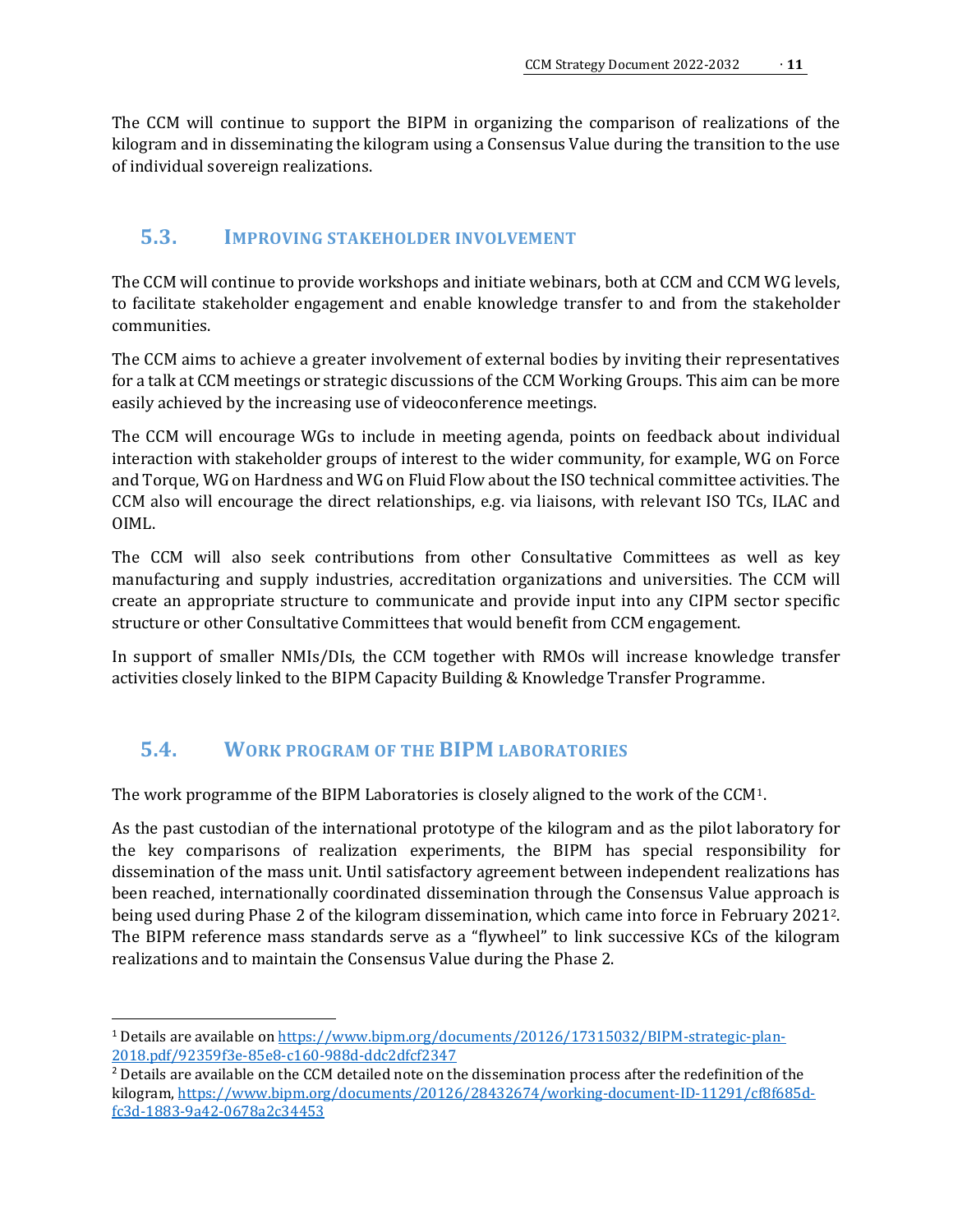The main activities in the mass area are:

- Organization and coordination of periodic key comparisons of primary realizations of the kilogram CCM.M-K8 and of secondary mass standards,
- Contribution to the calculation of the Consensus Value of the kilogram after each CCM.M-K8 comparison during the Phase 2 of the dissemination,
- Maintenance of an ensemble of reference mass standards as a means of providing traceability for BIPM kilogram calibrations and as reference to link successive CCM.M-K8 comparisons,
- Completion and maintenance of the BIPM Kibble balance for realizing the kilogram, participation in the CCM.M-K8,
- Calibration of Pt-Ir and stainless steel kilogram mass standards for member states,
- Implementation of digital calibration certificates,
- Providing knowledge transfer in the fields of the realization (Kibble balance) and dissemination of the kilogram,
- Collaboration with CCM-WGM and NMIs in order to avoid duplication of effort.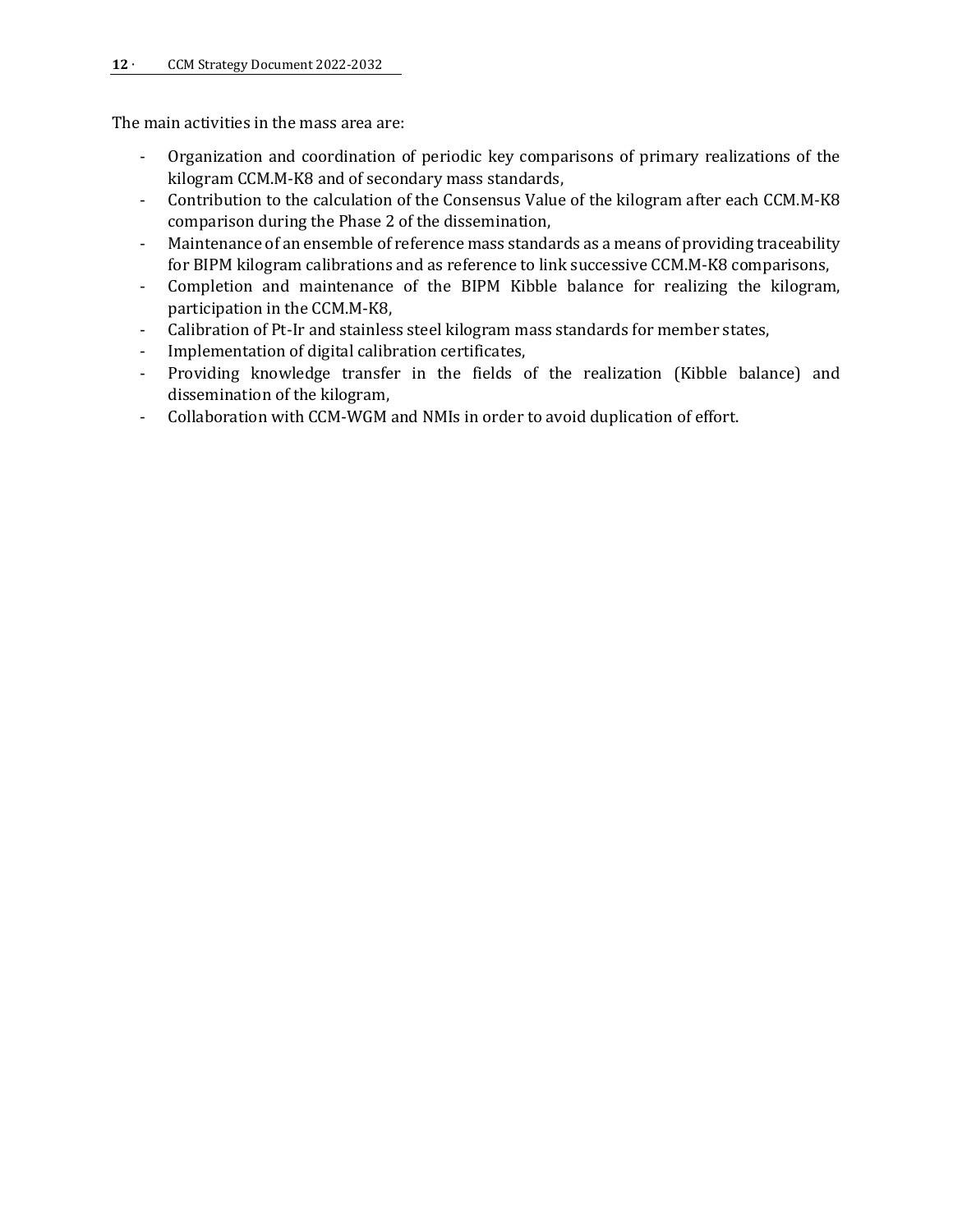## **ANNEX**

## <span id="page-12-0"></span>**1. GENERAL INFORMATION**

| CC Name:                | Consultative Committee for Mass and Related Quantities |
|-------------------------|--------------------------------------------------------|
| Date established:       | 1980                                                   |
| CC President:           | Dr Philippe RICHARD                                    |
| CC Executive Secretary: | Dr Hao FANG                                            |
| Number of CC Members:   | 25 (plus 4 Observers)                                  |

Periodicity between Meetings and date of last/next Meeting: 2-3 years (1981...2019, 2021, 2023)

#### Working Groups:

| WG          | <b>Technical area covered</b>                                                         |
|-------------|---------------------------------------------------------------------------------------|
| WGDV        | Working Group on Density and Viscosity                                                |
| WGFF        | Working Group on Fluid and Flow                                                       |
| WGFT        | Working Group on Force and Torque                                                     |
| WGG         | Working Group on Gravimetry                                                           |
| WGH         | Working Group on Hardness                                                             |
| <b>WGM</b>  | Working Group on Mass                                                                 |
| <b>WGPV</b> | Working Group on Pressure and Vacuum                                                  |
| WGS         | Working Group on Strategy and MRA Coordination                                        |
|             |                                                                                       |
| TGPfD-kg    | Task Group on the Phases for the Dissemination of the kilogram following redefinition |

## <span id="page-12-1"></span>**2. LIST OF KEY AND SUPPLEMENTARY COMPARISONS**

The key and supplementary comparisons organized by the CCM and the RMOs are listed on the KCDB. The Final Reports of the comparisons as well as those of the Pilot Studies are also available on the CCM web site. The following table lists the ongoing and future CCM KCs.

| Comparison            | <b>Description</b>                                                          | Repeat<br>cycle | <b>Start</b><br>date | How far does the light shine                             |  |
|-----------------------|-----------------------------------------------------------------------------|-----------------|----------------------|----------------------------------------------------------|--|
| Density and viscosity |                                                                             |                 |                      |                                                          |  |
| CCM.D-K3              | Density of stainless steel weight                                           | $10 - 15$       | 2018                 | Mass range<br>$100$ g to $1$ kg                          |  |
| CCM.D-K5              | Liquid density measurement by<br>oscillation-type density meter             | $10 - 15$       | 2019                 | 0.8 kg/m <sup>3</sup> to 1.5 kg/m <sup>3</sup>           |  |
| CCM.D-K6              | Refractive index of liquid                                                  | $10 - 15$       | 2020                 | 1.3 to 1.7                                               |  |
| $CCM.D-K1$            | Density of silicon crystal                                                  | $10-15$         | 2021                 | Mass range<br>$100$ g to $1$ kg                          |  |
| CCM.V-K3              | Measurement of viscosity<br>standard liquids in a wide<br>viscosity range   | 12              | 2024                 | 5 mm <sup>2</sup> /s to 160000 mm <sup>2</sup> /s        |  |
| CCM.V-K4              | Measurement of viscosity<br>standard liquids in a wide<br>temperature range | 12              | 2018                 | 10 °C to 100 °C                                          |  |
| Fluid flow            |                                                                             |                 |                      |                                                          |  |
| CCM.FF-K5.2016        | High pressure gas flow                                                      | 10              | 2016                 | $10 \text{ m}^3/\text{h}$ to $10^6 \text{ m}^3/\text{h}$ |  |
| CCM.FF-K1.2017        | Water flow                                                                  | 10              | 2017                 | $1 m3/h$ to $103 m3/h$                                   |  |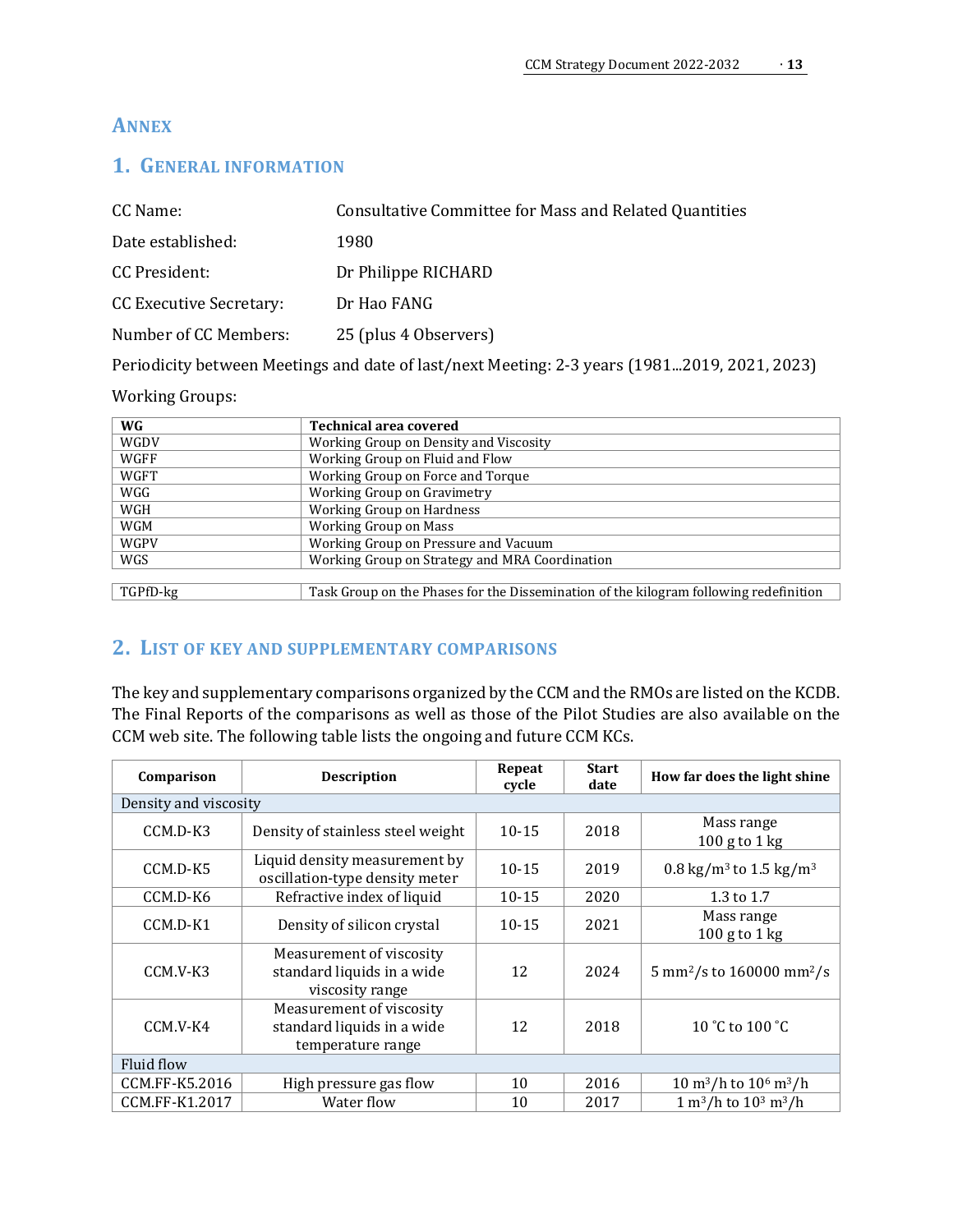| CCM.FF-K6.2017      |                                           | 10        | 2017 | $10^{-4}$ m <sup>3</sup> /h to $10^{3}$ m <sup>3</sup> /h                |  |  |  |
|---------------------|-------------------------------------------|-----------|------|--------------------------------------------------------------------------|--|--|--|
| CCM.FF-K1.2018      | Low pressure gas flow<br>Water micro flow | 10        | 2018 | $10^{-8}$ m <sup>3</sup> /h to $10^{-3}$ m <sup>3</sup> /h               |  |  |  |
| CCM.FF-K2.2021      |                                           | 10        | 2021 | $1 \text{ m}^3/h$ to $10^3 \text{ m}^3/h$                                |  |  |  |
| CCM.FF-K3.2021      | Hydrocarbon liquid flow                   | 10        | 2021 |                                                                          |  |  |  |
|                     | Air speed                                 |           | 2021 | $10^{-1}$ m/s to $10^{2}$ m/s<br>10 <sup>-6</sup> L to 10 <sup>6</sup> L |  |  |  |
| CCM.FF-K4.2021      | Liquid volume                             | 10        |      |                                                                          |  |  |  |
|                     | Force and torque                          |           |      |                                                                          |  |  |  |
| CCM.F-K23           | Force Measurements at<br>200 N, 500 N     | $15 - 20$ | 2019 | Force Range:<br>$10 N - 1000 N$                                          |  |  |  |
|                     | Force Measurements at                     |           |      | Force Range:                                                             |  |  |  |
| CCM.F-K1            | 5 kN, 10 kN                               | $15 - 20$ | 2021 | 1 kN - 20 kN                                                             |  |  |  |
|                     | Force Measurements at                     |           |      | Force Range:                                                             |  |  |  |
| CCM.F-K2            | 50 kN, 100 kN                             | $15 - 20$ | 2027 | 20 kN - 200 kN                                                           |  |  |  |
|                     | Force Measurements at                     |           |      | Force Range:                                                             |  |  |  |
| CCM.F-K3            | 500 kN, 1000 kN                           | $15 - 20$ | 2030 | 200 kN - 1000 kN                                                         |  |  |  |
|                     | Force Measurements at                     |           |      | Force Range:                                                             |  |  |  |
| CCM.F-K4            | 2 MN, 4 MN                                | $15 - 20$ | 2024 | 1 MN - 20 MN                                                             |  |  |  |
|                     | <b>Torque Measurements at</b>             |           |      | 100 N·m to 5 kN·m                                                        |  |  |  |
| CCM.T-K1            | 500 N·m, 1000 N·m                         | $15 - 20$ | 2022 | proposal                                                                 |  |  |  |
|                     | <b>Torque Measurements at</b>             |           |      | 5 kN·m to 100 kN·m                                                       |  |  |  |
| CCM.T-K2            | 10 kN·m, 20 kN·m                          | $15 - 20$ | 2025 | proposal                                                                 |  |  |  |
|                     | <b>Torque Measurements at</b>             |           |      |                                                                          |  |  |  |
| CCM.T-K3            | 20 N·m, 50 N·m                            | $15 - 20$ | 2022 | 1 N·m to 100 N·m                                                         |  |  |  |
| Gravimetry          |                                           |           |      |                                                                          |  |  |  |
| CCM.G-K2.2023       | Gravity acceleration                      | 6         | 2023 | 9.75 m/s <sup>2</sup> to 9.85 m/s <sup>2</sup>                           |  |  |  |
| Hardness            |                                           |           |      |                                                                          |  |  |  |
|                     |                                           |           |      | 20 HRC, 30 HRC,                                                          |  |  |  |
| CCM.H-K3            | Rockwell C scale (HRC)                    | 10        | 2017 | 45 HRC, 60 HRC and                                                       |  |  |  |
|                     |                                           |           |      | 64/65 HRC                                                                |  |  |  |
|                     |                                           |           |      | <b>HBW</b> hardness levels                                               |  |  |  |
|                     |                                           | 10        | 2019 | 250, 350, 450                                                            |  |  |  |
|                     |                                           |           |      | <b>HBW</b> scales                                                        |  |  |  |
| CCM.H-K4            |                                           |           |      | HBW1/30,                                                                 |  |  |  |
|                     | Brinell hardness (HBW)                    |           |      | HBW2.5/187.5,                                                            |  |  |  |
|                     |                                           |           |      | HBW5/750,                                                                |  |  |  |
|                     |                                           |           |      | HBW10/3000                                                               |  |  |  |
|                     |                                           |           |      | proposal                                                                 |  |  |  |
|                     |                                           |           |      | 72 HR15N, 78 HR15N,                                                      |  |  |  |
| CCM.H-K5            | Rockwell HR15N scale (HR15N)              | 10        | 2021 | 83 HR15N, 90 HR15N,                                                      |  |  |  |
|                     |                                           |           |      | 94 HR15N                                                                 |  |  |  |
|                     |                                           |           |      | proposal                                                                 |  |  |  |
| 46 HR30N, 55 HR30N, |                                           |           |      |                                                                          |  |  |  |
| CCM.H-K6            | Rockwell HR30N scale (HR30N)              | 10        | 2022 | 64 HR30N, 78 HR30N,                                                      |  |  |  |
|                     |                                           |           |      | <b>86 HR30N</b>                                                          |  |  |  |
|                     |                                           |           |      | proposal                                                                 |  |  |  |
|                     |                                           |           |      | 22 HR45N, 37 HR45N,                                                      |  |  |  |
| CCM.H-K7            | Rockwell HR45N scale (HR45N)              | 10        | 2023 | 49 HR45N, 67 HR45N,                                                      |  |  |  |
|                     |                                           |           |      | 78 HR45N                                                                 |  |  |  |
|                     |                                           |           |      | proposal                                                                 |  |  |  |
| Mass                |                                           |           |      |                                                                          |  |  |  |
| CCM.M-K1            | 1 kilogram stainless steel                | 10        | 1998 | $1 \text{ kg}$                                                           |  |  |  |
| CCM.M-K4            | 1 kilogram stainless steel                | 10        | 2012 | $1 \text{ kg}$                                                           |  |  |  |
| CCM.M-K2            | (Sub-)multiples of the kilogram           | 10        | 1999 | 1 mg to 10 kg                                                            |  |  |  |
| CCM.M-K5            | (Sub-)multiples of the kilogram           | $10\,$    | 2003 | 1 mg to 10 kg                                                            |  |  |  |
| CCM.M-K7            | (Sub-)multiples of the kilogram           | 10        | 2015 | 1 mg to 10 kg                                                            |  |  |  |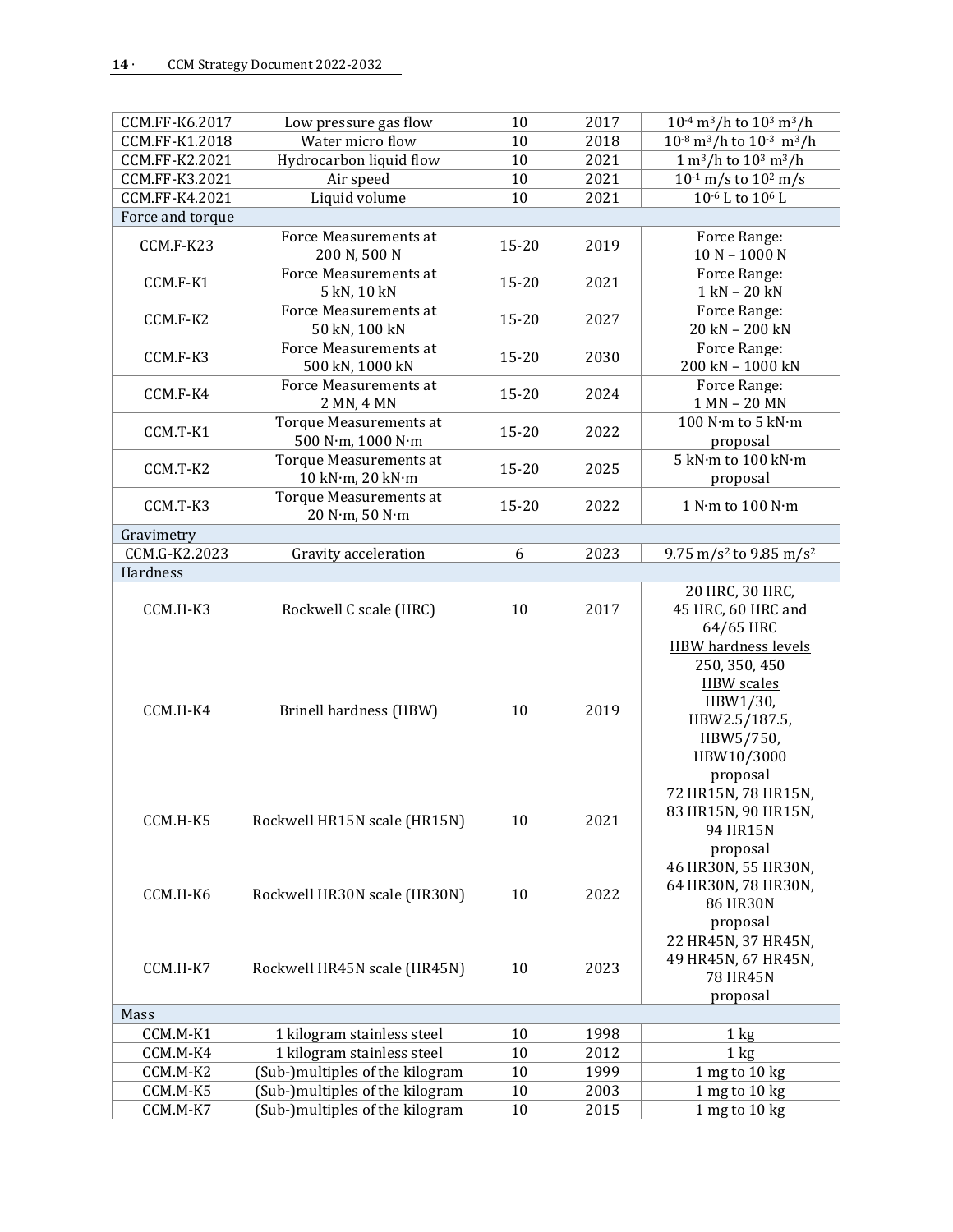| CCM.M-K3      | 50 kg stainless steel                                  | 15          | 2002 | 10 kg to 100 kg                                                |  |  |
|---------------|--------------------------------------------------------|-------------|------|----------------------------------------------------------------|--|--|
| $CCM.M-K3.1$  | 50 kg stainless steel                                  | 15          | 2009 | 10 kg to 100 kg                                                |  |  |
| CCM.M-K6      | 50 kg stainless steel                                  | 15          | 2013 | 10 kg to 100 kg                                                |  |  |
| CCM.M-K8      | Kilogram realizations at 1 kg                          | Initially 2 | 2021 | 1 kg realization                                               |  |  |
|               | Pressure and vacuum                                    |             |      |                                                                |  |  |
| CCM.P-K3      | Type C-IG, range $3 \cdot 10^{-9}$ Pa<br>$9.10 - 5$ Pa | 15          | 2019 | Pressure range<br>10-9 Pa  10-4 Pa                             |  |  |
| CCM.P-K1.b    | Type C-BarG, 25 kPa to 175 kPa<br>(gauge mode)         | 15          | 2019 | Pressure range<br>10 <sup>5</sup> Pa  10 <sup>6</sup> Pa gauge |  |  |
| CCM.P-K1.c    | Type C-HPgas, 1 MPa to 7 MPa<br>(gauge mode)           | 15          | 2019 | Pressure range<br>10 <sup>6</sup> Pa  10 <sup>7</sup> Pa gauge |  |  |
| CCM.P-K2      | Type C-BarA, 25 kPa to 175 kPa<br>(absolute mode)      | 15          | 2019 | Pressure range<br>10 <sup>5</sup> Pa  10 <sup>6</sup> Pa gauge |  |  |
|               | Type C-ATL, $2.10^{-9}$ mol/s                          | 15          | 2020 | Molar flow (leak) rate<br>$10^{-10}$ mol/s $10^{-7}$ mol/s     |  |  |
| CCM.P-K4.2019 | C-CDG/RSG (P-K4), 1 Pa to $10$<br>kPa                  | 15          | 2019 | Pressure range<br>1 Pa  10 <sup>4</sup> Pa                     |  |  |

#### <span id="page-14-0"></span>**3. SUMMARY OF WORK ACCOMPLISHED**

The key actions accomplished by the CCM have been the following since 2017.

**Strategy and action plans:** undertaking a major revision of the CCM Strategy and establishing the Strategy 2017-2027; defining and following-up of annual CCM actions plans

**Meetings:** organization of the CCM meetings and a workshop on new activities and developments in mass and related quantities

#### **Enabling and managing the redefinition of the kilogram**

- follow-up of a joint CCM-CCU roadmap
- development of the *mise-en-pratique* and a *Metrologia* Focus Issue on Realization, Maintenance and Dissemination of the kilogram
- drafting Information for users about the redefinition of the kilogram
- set-up of the Task Group TGPfD-kg
- elaboration of a detailed note on the dissemination process after the redefinition of the kilogram and a note on the impact of the redefinition of the kilogram on BIPM mass calibration uncertainties
- completion of the Pilot Study of future realizations and the first comparison of realizations of the kilogram
- calculation of the first Consensus Value and coordinating the update of the CMCs

**CIPM MRA Review**: providing inputs to the CIPM MRA Review and addressing the key Recommendations from the WG on the Implementation and Operation of the CIPM MRA

**Guidance documents**: producing the KC report template, Guidelines for the approval of comparison reports and CMC submission and review protocol based on a risk-based approach

**KCs and CMCs**: completion of a large number of CCM and RMO comparisons and CMC reviews

The main achievements of the CCM technical WGs are summarized as follows.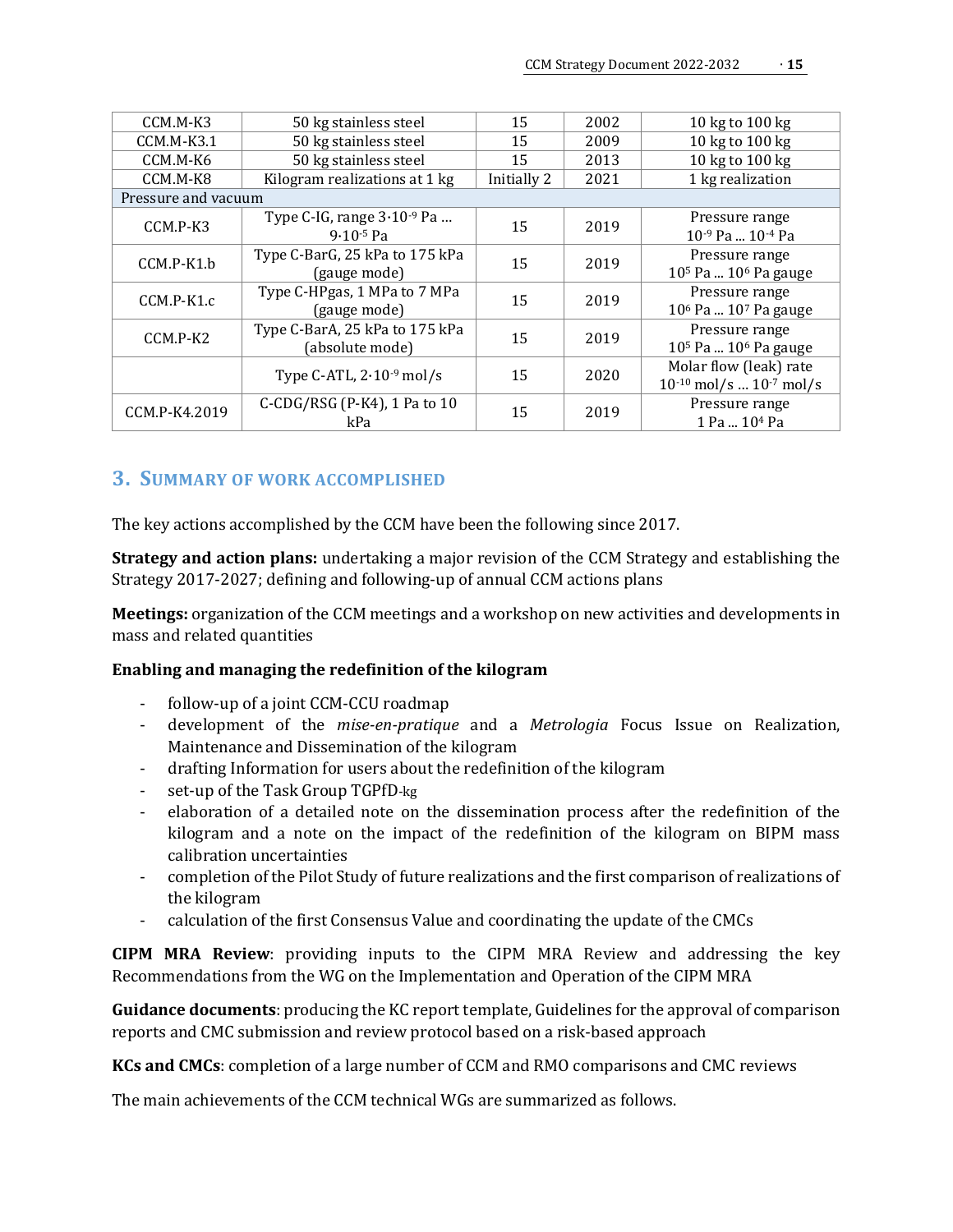- Density and Viscosity: key comparisons covering possible CMCs for a variety of density measurements mainly based on silicon density standards and also for viscosity measurements under wide viscosity and temperature ranges have been implemented. In the hydrometer calibration, degrees of equivalences for 36 NMIs were covered by key comparison CCM.D-K4 and its linkage to several RMO key comparisons. This is the first example of the global evaluation in the field of density. Refractive index of liquid was newly added in the CCM service category in 2016, and the work toward implementing key comparison is underway in liaison with the CCPR.
- Fluid Flow: As the quantity of fluid in flow measurement is always compared indirectly via the indication of flow sensors, the performance of the sensors depending on time and on fluid properties is essential for the correct evaluation of comparison results, the related uncertainties, and statements on equivalence between different realizations of units. The development and publication of statistically based criteria to judge the impact of the transfer standard characteristics on the outcome of comparisons was done in 2016. With this, there are now criteria and tools available to evaluate the applicability of transfer standards a priori to a comparison. Parallel to this, WGFF clarified essential terms and released a guide on the declaration of uncertainties in CMCs and calibration reports. For time efficiency in the review CMC claims, all reports of comparisons now provide a final chapter explicitly stating the success for each participant with respects to its published CMCs. Together with a review protocol for CMCs under WGFF, the consistency of CMC claims among all RMOs will be achieved.
- Force and Torque: key comparisons in force and torque are regular performed with selected force and torque transfer measuring devices and defined measurement procedures. The transfer standards have been improved in the past years, but the stability is still the main influence to be considered in the key comparison evaluation. To consider the drift effect of the sensors, the star type formation was used which results in a lot of work for the pilot and long duration of the comparisons. To reduce the time and to reduce the work for the pilot in these comparisons, instead of circulating the transfer standards from the pilot, each participant sends own transfer standards to the pilot.
- Gravimetry: The key comparison CCM.G-K2.2017 and the linked EURAMET.M.G-K3 have been performed and the results had already been published in the BIPM KCDB. For CCM.G-K2.2017, it was the first time that such a comparison was organized outside of the European continent and established a new global gravity comparison site in China. For the next CIPM key comparison of absolute gravimeters in 2023, NIST, USA have already been accepted by CCM as the piloted lab and site. Up to now, 8 CMCs on gravity acceleration have already been approved which includes 4 new CMCs from 2017 to 2020. The contribution of absolute "*g*" measurement (covered by CMC) to Kibble balance experiments was significantly reduced and the relative expanded uncertainty decreased from  $8.0\times10^{-9}$  to  $4.4\times10^{-9}$  in 2020. In addition, "CCM – IAG Strategy for Metrology in Absolute Gravimetry" has been discussed with the geodesy community to ensure traceability to the SI for gravimetric measurements in the International Gravity Reference System.
- Hardness: In 2021, improved new definitions for the Rockwell hardness 15N, 30N and 45N scales were developed and approved for use by NMIs. In addition, an improved revision of the Rockwell HRC scale definition was also approved. A key comparison of the Rockwell HRC scale is now underway, with plans moving forward for key comparisons of the Rockwell 15N, 30N and 45N scales. In recent years, two Pilot Studies for the Geometrical Measurement of